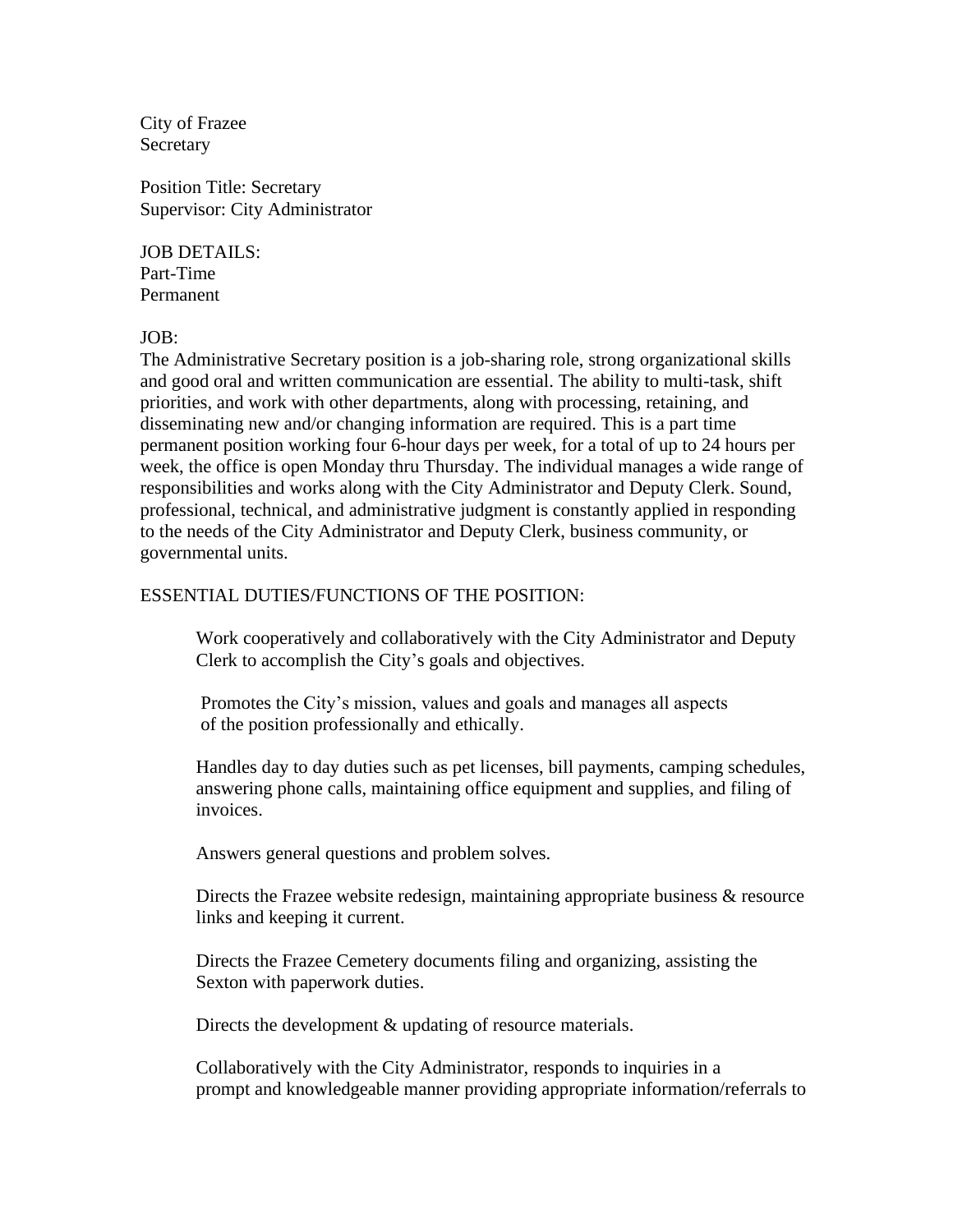business, technical, and financial resources. Maintain high ethical standards and confidentiality.

## PREFERRED QUALIFICATIONS

 Two-year college degree and two years of related office experience. Or an equivalent combination of education and work experience.

Effective written and oral communications skills.

Excellent communication skills.

Self-motivated and organized.

Ability to process, retain, and disseminate new and/or changing information.

Ability to coordinate amongst staff multiple projects or tasks.

 Ability to work independently, multi-task, collaborate with other departments, practice good time management and prioritization, and use considerable discretion and judgement.

Expertise in technology related communications.

Must have strong computer skills, including Microsoft Office programs such as Word, Excel and Outlook.

Considerable knowledge of the principles, practices and techniques of modern office equipment.

All requirements are subject to modification to reasonably accommodate individuals with disabilities. Requirements are representative of minimum levels of knowledge, skills, and experience required. To perform this job successfully, the worker must possess the abilities and aptitudes to perform each duty proficiently. This document does not create an employment contract, implied or otherwise, other than an "at will" employment relationship. The City Administrator retains the discretion to add duties or change the duties of this position at any time. Employment is contingent upon successful completion of a background investigation.

WORKING CONDITIONS: